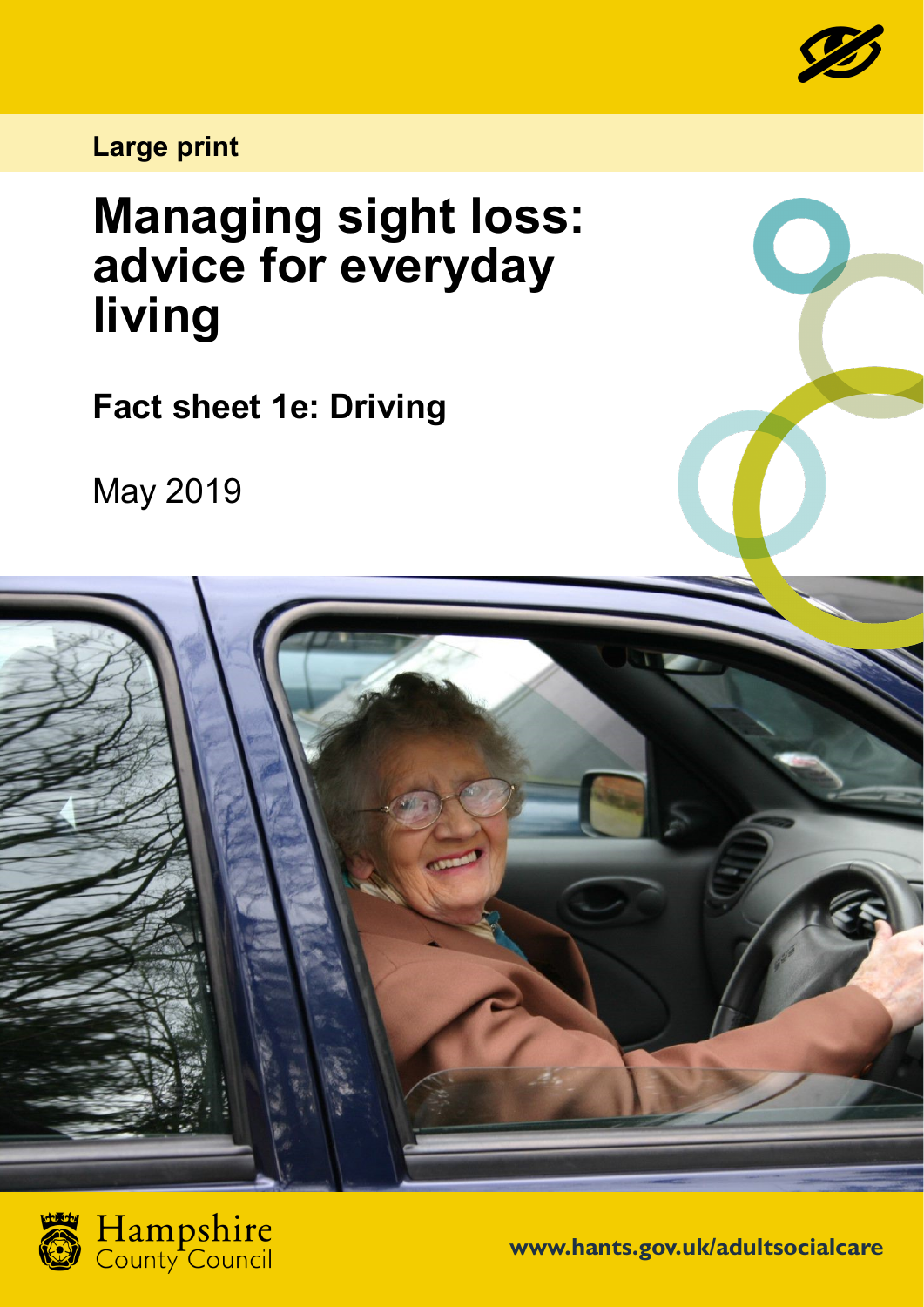## **Driving – what you need to know**

- One of the most difficult things mentioned by visually impaired people is the loss of independence associated with giving up driving.
- The law states that every driver must be able to read a pre-September 2001 format number plate at 20.5 metres (or a post-September 2001 format number plate at 20 metres) in good light.
- If your sight is affecting your ability to drive or if the eye specialist has advised you that you are not safe to drive, you are required to contact the Drivers Medical Branch, DVLA, Swansea, SA99 1TU. Tel: 0870 600 0301.
- The DVLA must be told at once if:
	- − you have any physical or mental disability or condition which affects your fitness as a driver or which might do so in the future (you do not need to tell the DVLA if the effect of the disability or condition is not expected to last more than three months)
	- − you come to know in future that you have such a disability or condition.
- Failure to comply is a criminal offence. Drivers who do not meet the vision requirements and who come to the attention of the police may be liable for a fine of up to £1,000.
- You should be aware that you are responsible for reporting any changes in your vision to both your